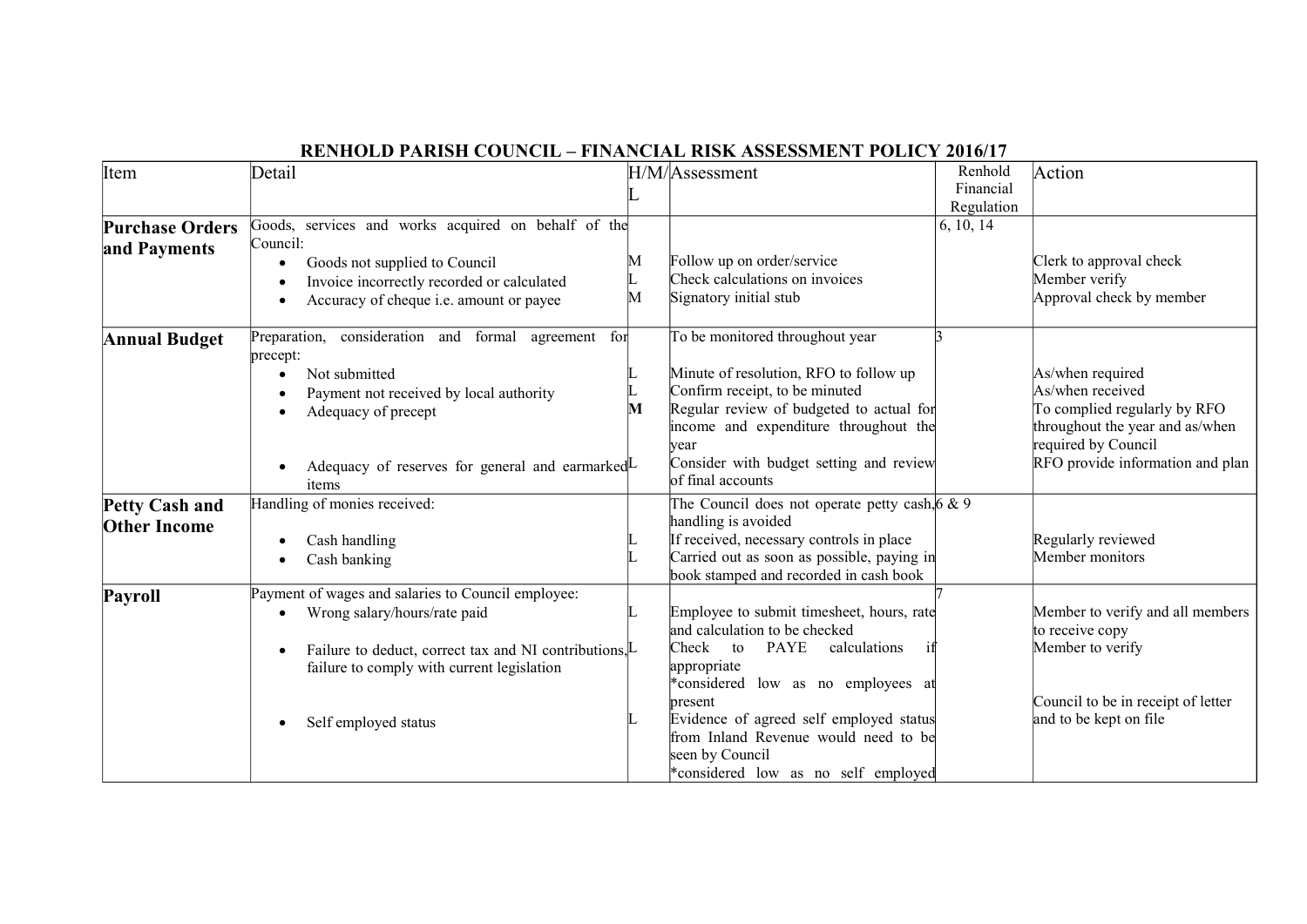|                               |                                                                                                                                       |        | individuals services used                                                                                                                                                                                                     |                                                                                                                                               |
|-------------------------------|---------------------------------------------------------------------------------------------------------------------------------------|--------|-------------------------------------------------------------------------------------------------------------------------------------------------------------------------------------------------------------------------------|-----------------------------------------------------------------------------------------------------------------------------------------------|
| <b>Asset Control</b>          | Record of Council's Assets and investments:<br>Loss, damage, disposal etc<br>Risk or damage i.e. third party or individuals           | М<br>М | To be reviewed annually and as per 14<br>purchase or disposal of any assets.<br>Failure to maintain or review could result<br>in undervaluing i.e. insurance. Consider<br>adequacy of insurance including public<br>liability | Review Asset Register and<br>insurance policy annually, and<br>as/when required                                                               |
| <b>Bank</b><br>reconciliation | Record of the Council's transactions in respect of income <sup>M</sup><br>and expenditure. To be monitored and carried out regularly. |        | Failure to undertake reconciliation could2<br>result in loss of income, inappropriate<br>payments or misappropriation of funds.<br>To be monitored and carried out regularly.                                                 | Review Financial Regulations<br>annually<br>Member chekcs                                                                                     |
|                               | <b>Year end accounts</b> Statement of financial activity of the Council for each year. $\mathbb{L}$                                   |        | Failure to provide an accurate statement <sub>2</sub><br>of the Council's financial transactions for<br>each year.                                                                                                            | To be completed by RFO/Clerk,<br>checked and verified by members<br>at full Council<br>Internal Audit carried out as<br>external verification |
| Insurance                     | Insurance cover provided for Council's financial and otherM<br>activities.                                                            |        | Inadequate cover could lead to financial 15<br>loss and legal claims against the Council.<br>Any new activity/asset to be considered in<br>relation to insurance as and when<br>necessary.                                    | Review Insurance Schedule<br>annually, or as/when required                                                                                    |
|                               | Financial Records Record of Council's financial transactions:<br>Inadequate records                                                   |        | Failure to<br>ensure safekeeping and $1 & 2 & 6$<br>updating of records. RFO/Clerk to review<br>regularly and internal audit and controls in<br>place.                                                                        | To be checked by full Council or<br>delegated Committee i.e. Finance<br>Committee and regular reports to<br>be made to full Council.          |
| <b>Internal Audit</b>         | Review of systems and controls implemented by Council:<br>Effectiveness                                                               |        | Failure to secure independent internal <sub>2</sub><br>audit and record audit results.                                                                                                                                        | An appropriate independent<br>individual to carry out audit,<br>regular review of process                                                     |
| <b>External Audit</b>         | Completion of the Audit Commission process.                                                                                           |        | Failure to<br>with<br>statutory <sup>1</sup> & 2<br>comply<br>for<br>completion<br>requirements<br>and<br>publication of Audit. Council to produce<br>documentation as and when required for<br>external purposes.            | Compliance as/when required                                                                                                                   |